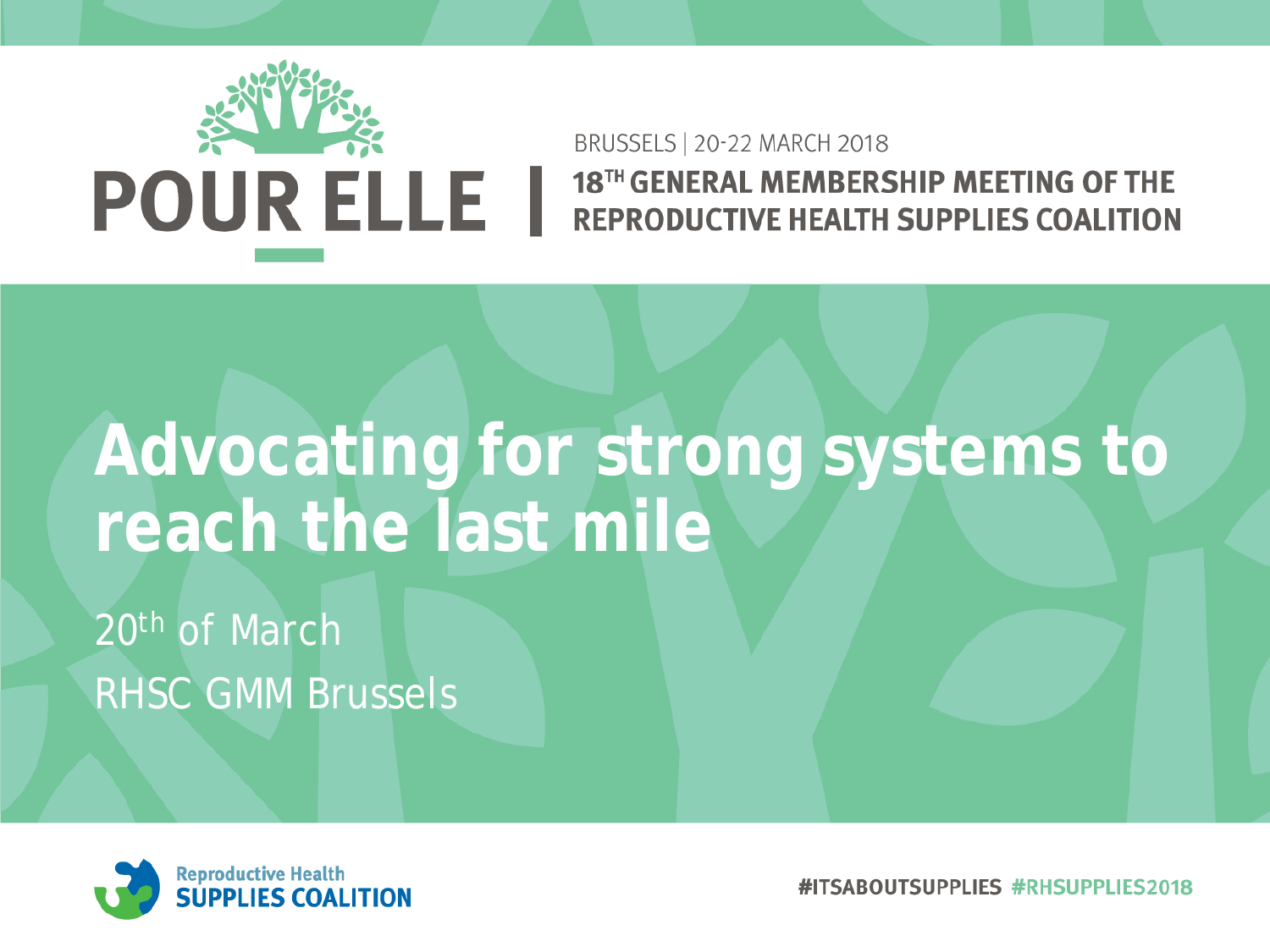#### **Last Mile Advocacy Workstream**

- Part of RHSC Advocacy and Accountability Working Group (AAWG)
- Launched after RHSC General Membership Meeting in Seattle in 2016
- Bi-monthly calls

**2**

- 64 members from 16 countries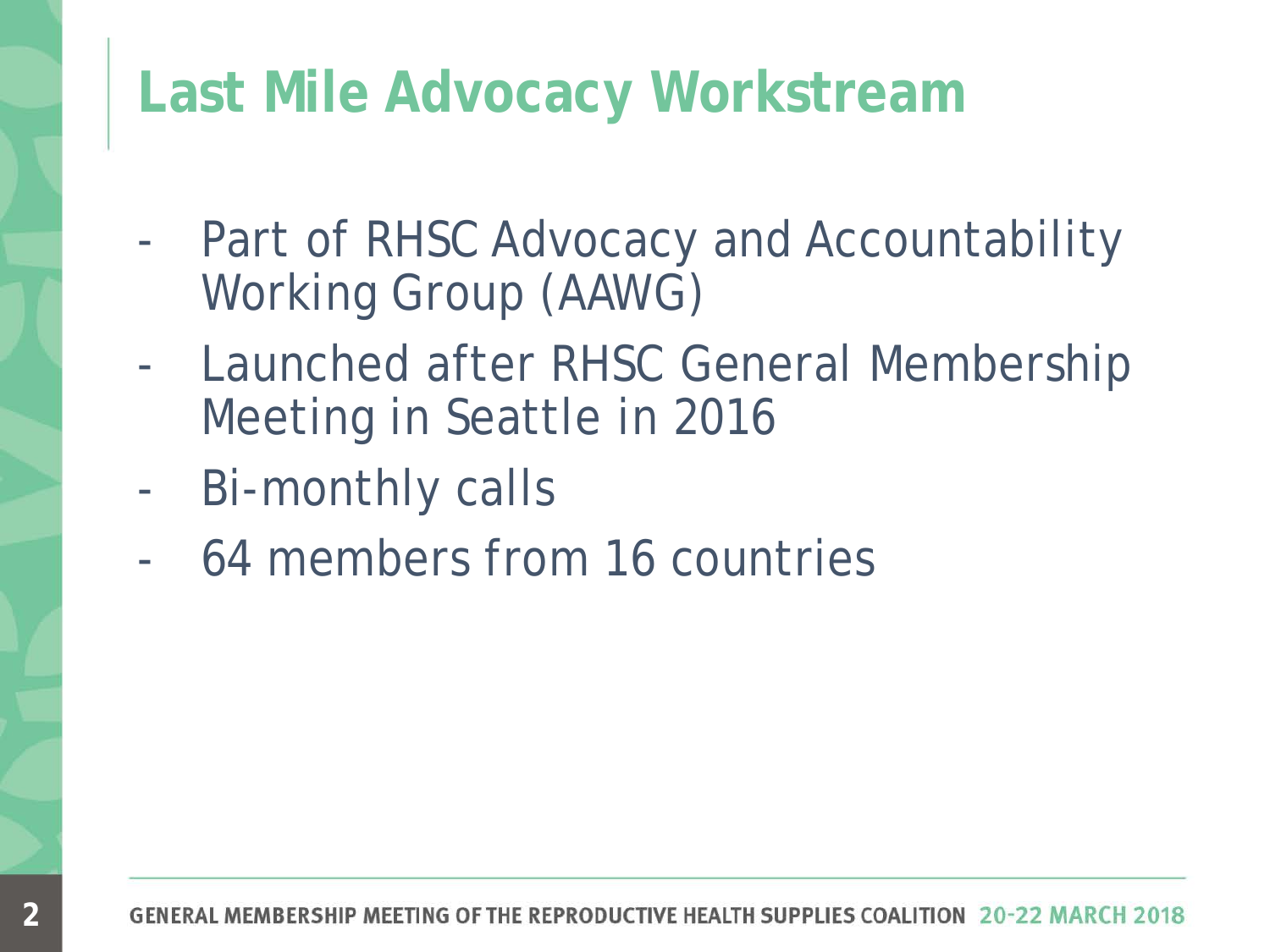

Advocates have a role to play to ensure products reach the shelf, and women, girls and men are able to access them wherever they are and whenever they need them.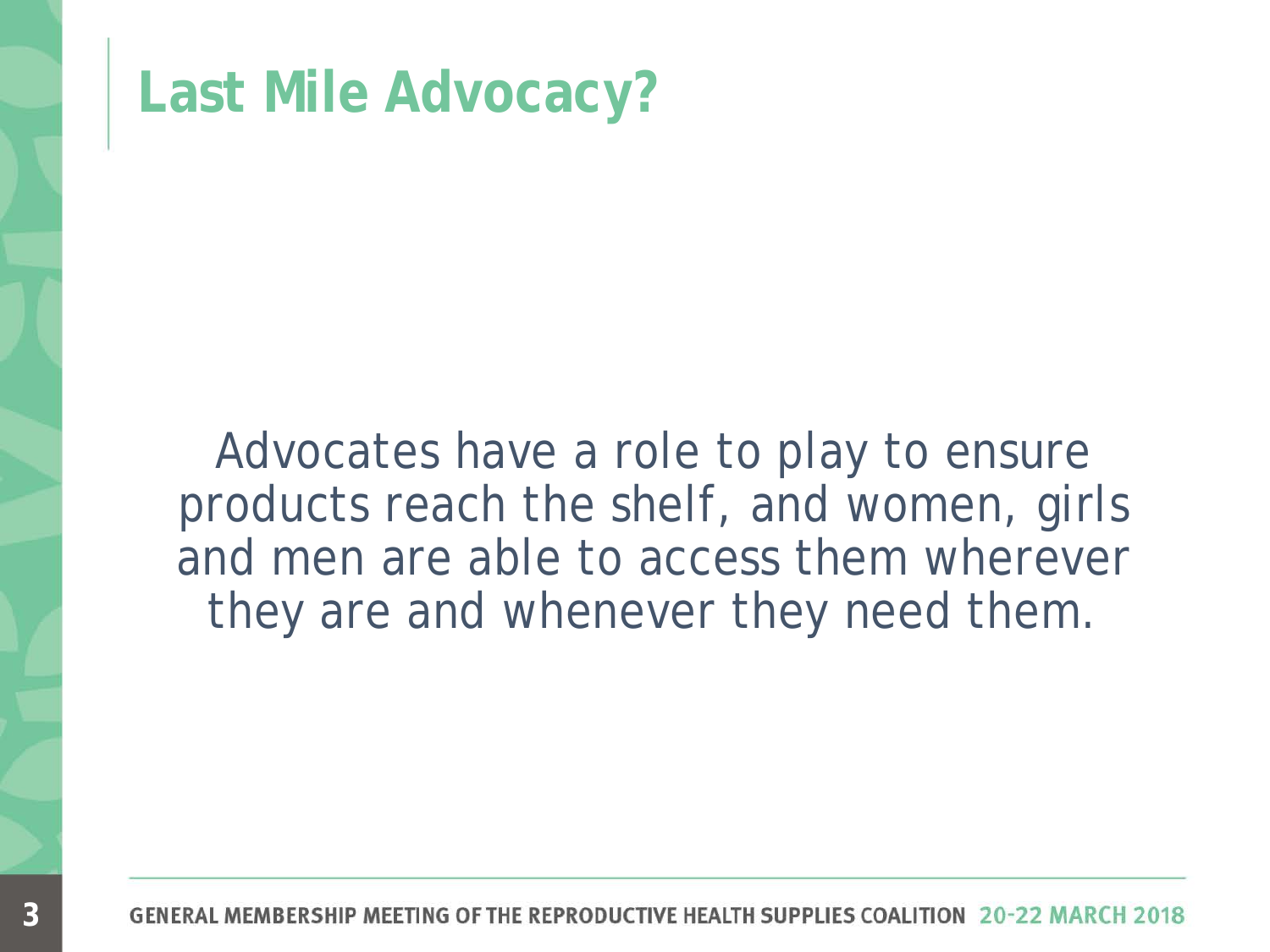### **Different levels of Last Mile Advocacy**

- 1) Advocacy to ensure stakeholders understand and
	- support new and effective delivery systems:<br>- towards donors to guarantee timely and sustained release towards donors to guarantee timely and sustained release<br>of funds
	- towards commodity suppliers to safeguard timely shipment<br>to countries
	- towards national policy makers to warrant efficient commodity clearance on arrival and smooth commodity<br>distribution to the last mile
	- towards community leaders to prioritize and make timely delivery of sufficient stocks, a permanent agenda.
- 2) Advocacy to enhance accountability:
	- towards CSOs to build advocacy constituencies that can play a watch dog role
	- Towards policy makers for them to develop clear accountability mechanisms to avoid fragmentation of responsibility and governance between the different stakeholders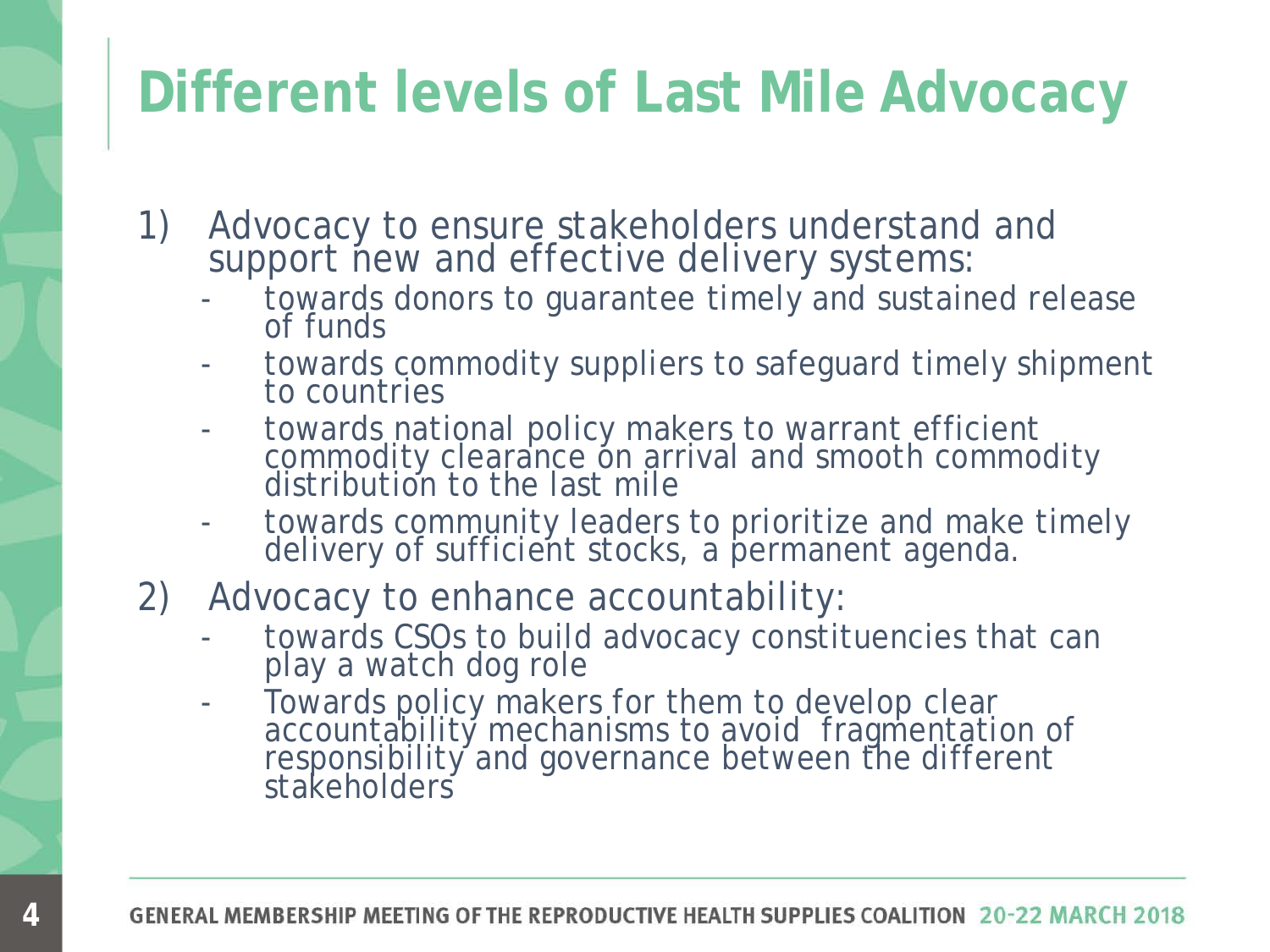### **Different levels of Last Mile Advocacy**

3) Advocacy to ensure good quality of products:

- towards policy makers to set up strong quality<br>regulation systems to avoid low quality products from being in circulation.
- towards manufacturers or wholesalers to comply<br>quality regulations
- 4) Total Market Approach advocacy to ensure all health providers are included in the<br>government system
- 5) Advocacy towards supply chain management staff to:
	- make them more knowledgeable about the significance and urgency of their respective roles
	- make it clear that wellbeing and increased participation of staff can lead to improved supply chain productivity.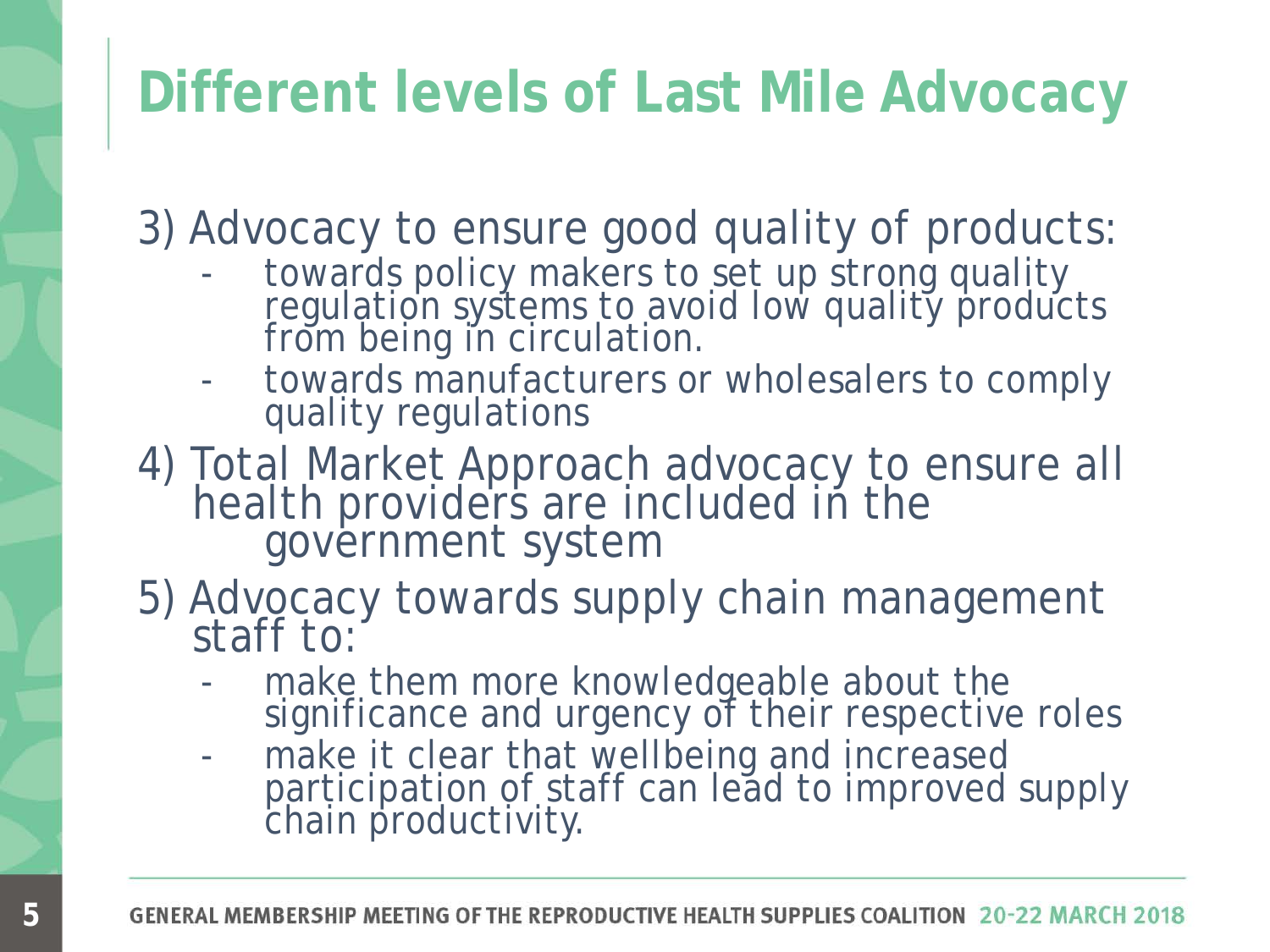#### **Collaboration with SSWG**

- Last Mile Advocacy Workstream would benefit from having:
	- More technical knowledge on supply chain management and the technical side of reaching the last mile
	- Data on last mile issues in country
	- A clear overview of who is responsible and should be held accountable in every stage of the supply chain